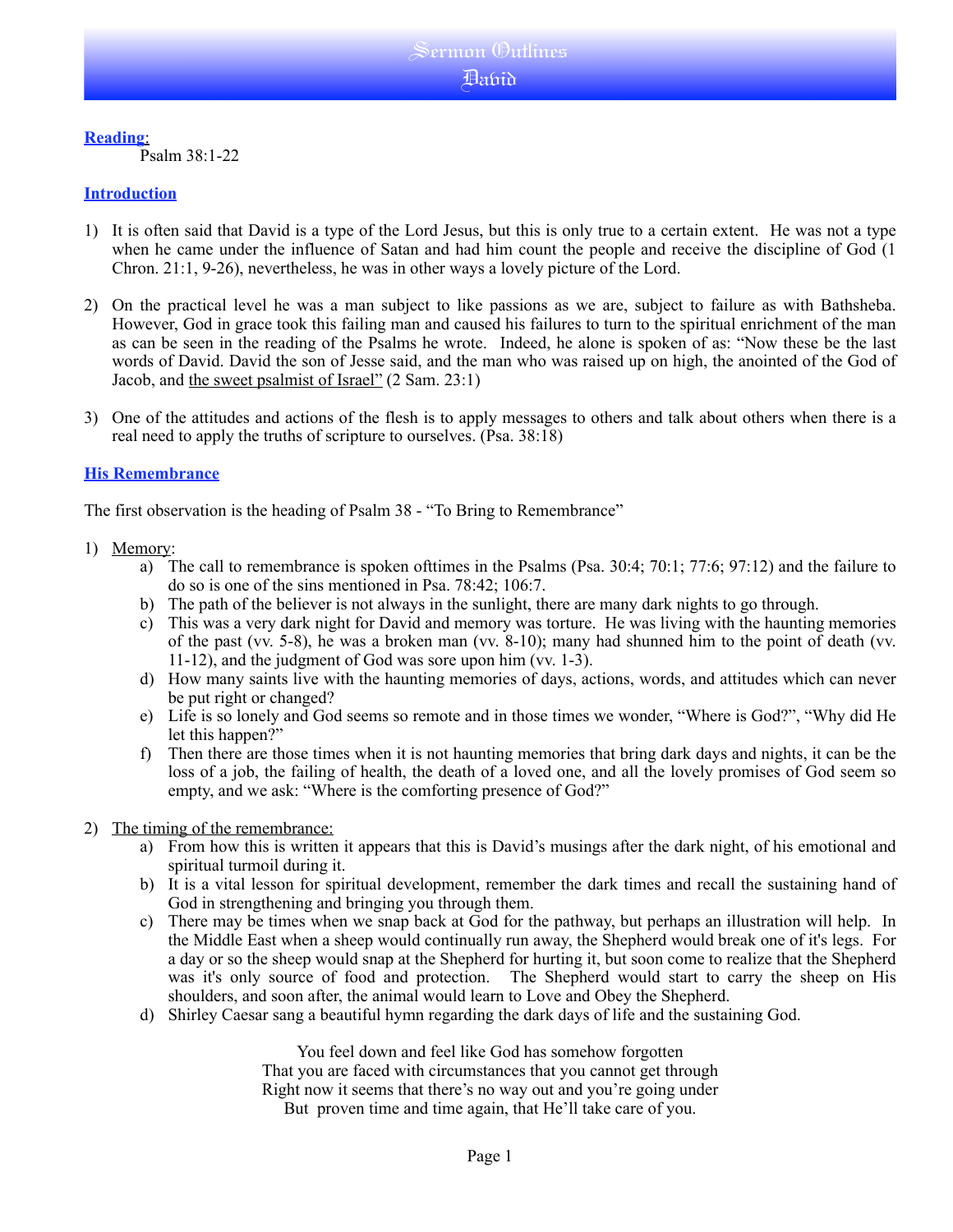## Sermon Outlines ปี สหรัก<br>ปี

*Chorus: And He'll do it again, He'll do it again Just take a look, at where you are now And where you've been Well hasn't He always come through for you He's the same now as then You may not know how, You may not know when But He'll do it again.*

God knows the things that you've been going through, and how you're hurting He understand just how you're heart has been broken in two But He's the God of the stars, of the sun and the sea, and He is your Father He'll calm your storm, and He'll find a way and He'll fix it for you.

- e) In those dark hours Paul learnt: "My grace is sufficient for thee" (2 Cor. 12:9). Thank God He does not leave us in the dark valley but will bring us through.
- f) When God brings us through do we forget or do we remember? It should strengthen our faith and more dependent on God's grace for the future.

## **His Education**

- 1) David had learnt something of fearing God, and in that learning he speaks of God using three names: LORD, Lord, God.
	- a) Due to space we will only consider the name LORD. The first time this name is used is in the second creation narrative where God is seen not only as creator, but the God of morality. When the name of the Lord is written in all capitals it is usually His name Jehovah. This beautiful name is used in the following contexts:
		- i) In Psa. 37 this name is used constantly and gives us some insights into its richness. I can:
			- 1. Trust in Jehovah (v.3) for he can supply all my needs
			- 2. Delight in Jehovah (v.4) for He can fulfill all my desires
			- 3. Commit my way unto Jehovah (v.5) for He accomplishes all things
			- 4. Rest in Jehovah (v.7) for He looks after his saints
			- 5. Wait on Jehovah (v.9) for He is the bestower of all blessings
			- 6. Look unto Jehovah (v.34) for He rewards those who wait upon Him
			- 7. Trust in Jehovah (v.40), for faith sees all through the eyes of grace.
- 2) The second thing which David learnt was to plead the mercy of God.
	- a) He acknowledges the "wrath of God"  $(v.1)$ ; the "anger of God"  $(v.3)$ ; the "hot displeasure"  $(v.1)$ ; that it is the hand of God that "presseth me sore" (v.2).
	- b) In Psalm 6 he cries to God to have mercy (v.6) for the storm is more than he can endure. His sense of guilt and grief have gone over his head, like that of a drowning man when the waters overflow him  $(v.4)$ .
	- c) As if things are not bad enough, he feels his corruption  $(v.5)$ ; he experiences being forsaken by his kinsmen (v.12); the enemy closes in around him (vv.12, 19-20); and he has no argument against their reproofs (v.14).

### **His Repentance**

David now confesses his sin  $(v.3, 18)$ , calling it: "my iniquity"  $(v.18)$ 

- a) He takes personal responsibility, there is no blaming of circumstances on others, or making excuses, it was, "my sin"
- b) It seems to me that the hardest words in any language are: "I am wrong" and "I am sorry"
- c) While we never have to ask for forgiveness, we must confess (1 Jn. 1:7-9)